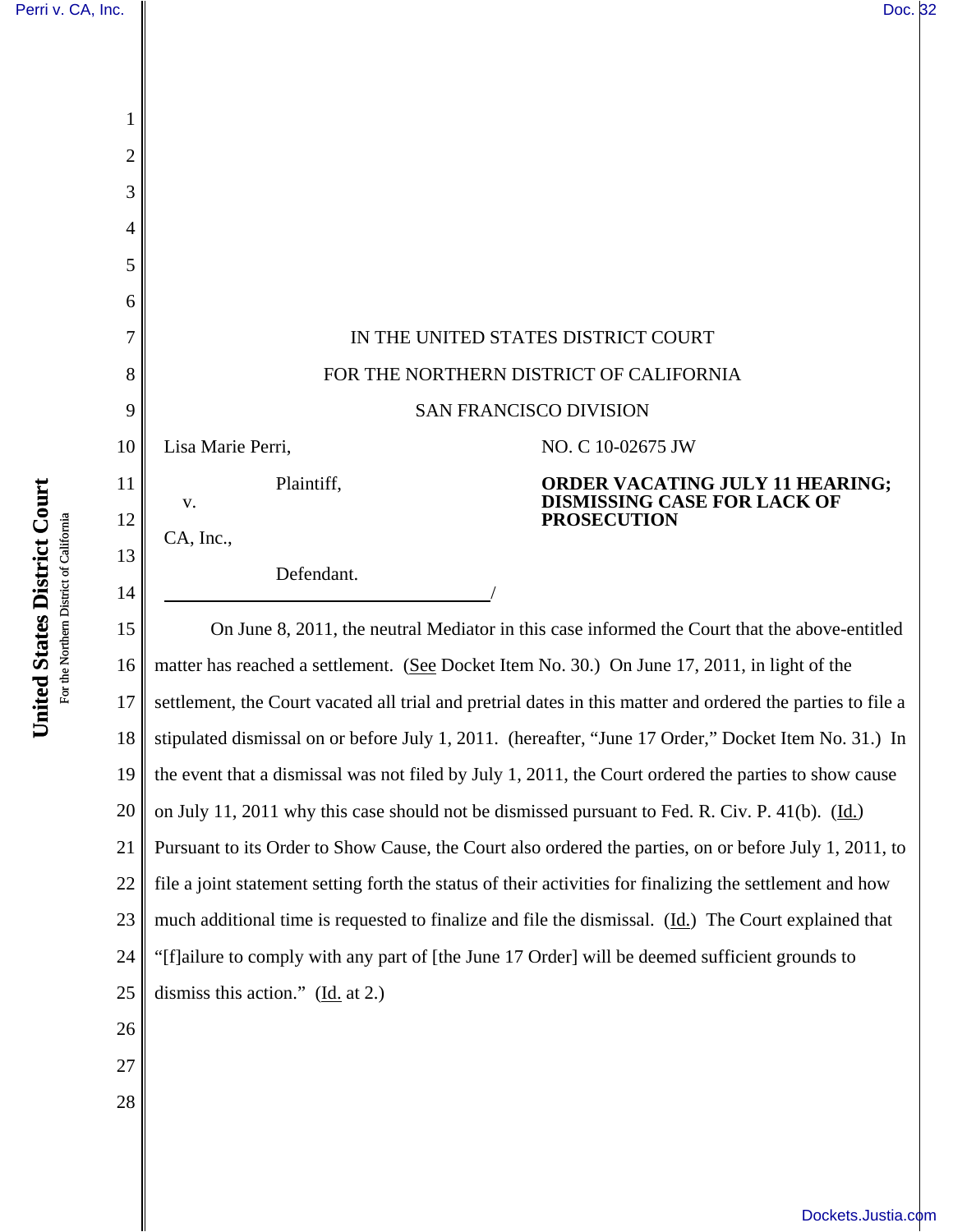To date, the parties have filed neither a stipulated dismissal nor a response to the Court's June 17 Order. Accordingly, the Court finds good cause to dismiss this action for lack of prosecution.<sup>1</sup> The Clerk shall immediately close this file. y /pare Dated: July 6, 2011 JAMES WARE United States District Chief Judge <sup>1</sup> In light of the Court's dismissal of this action for lack of prosecution, the July 11 Hearing is VACATED.